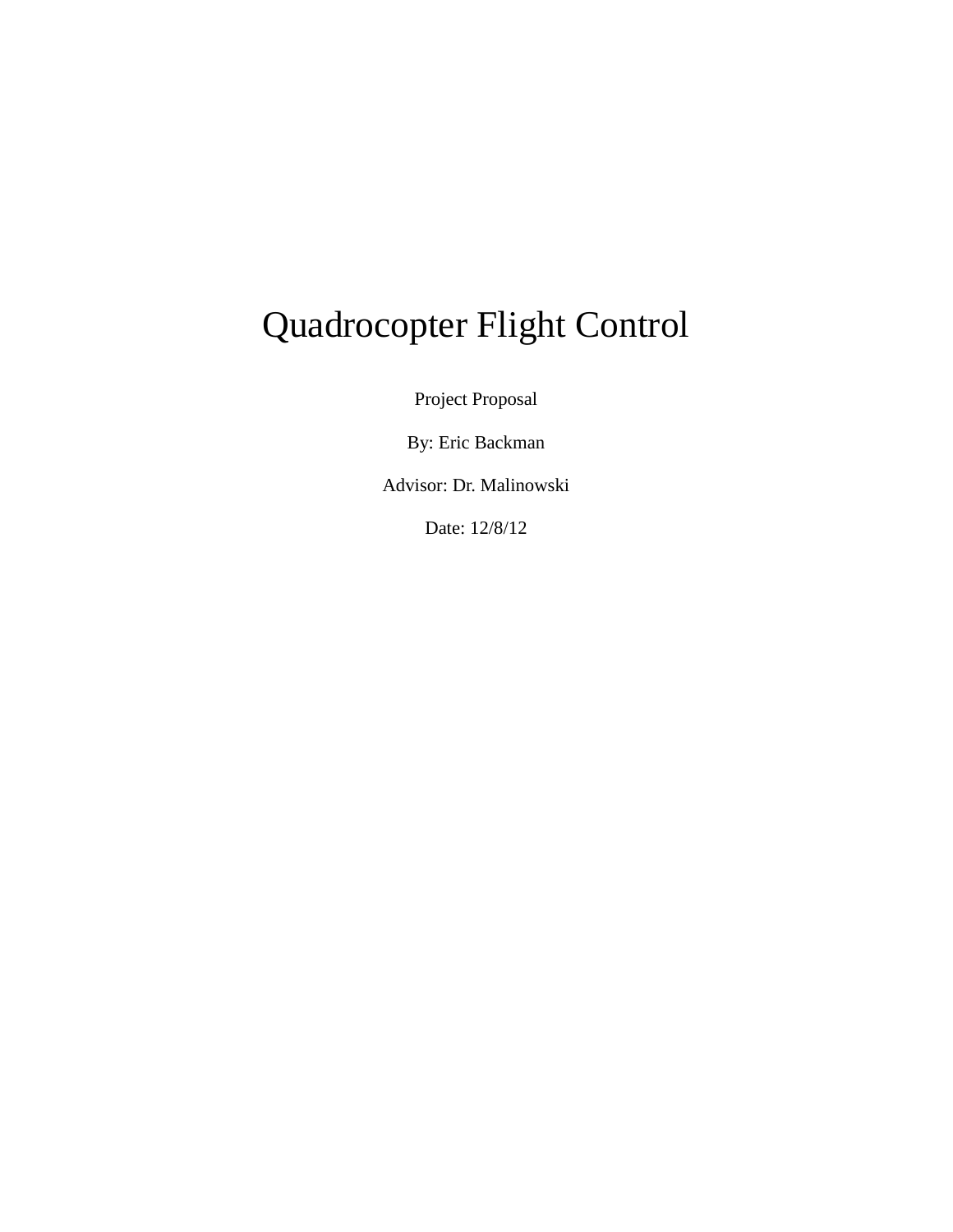#### **Abstract**

This project will use microcontroller Linux to control a quadrocopter. Most of the work will be integrating the BeagleBoard with the sensors, joystick and camera in order to create simple flight. The BeagleBoard will then send these commands to a slave microcontroller that will simulate the RC standard signals required by the quadrocopter flight controller. The quadrocopter will take wireless signals from a joystick initially to allow for manual control. Simple object avoidance will be implemented using infrared sensors. Eventually some simple image processing will be used on the camera images to allow for color coded landing. This should all be simple to accomplish by the end of the year and will allow for future senior projects.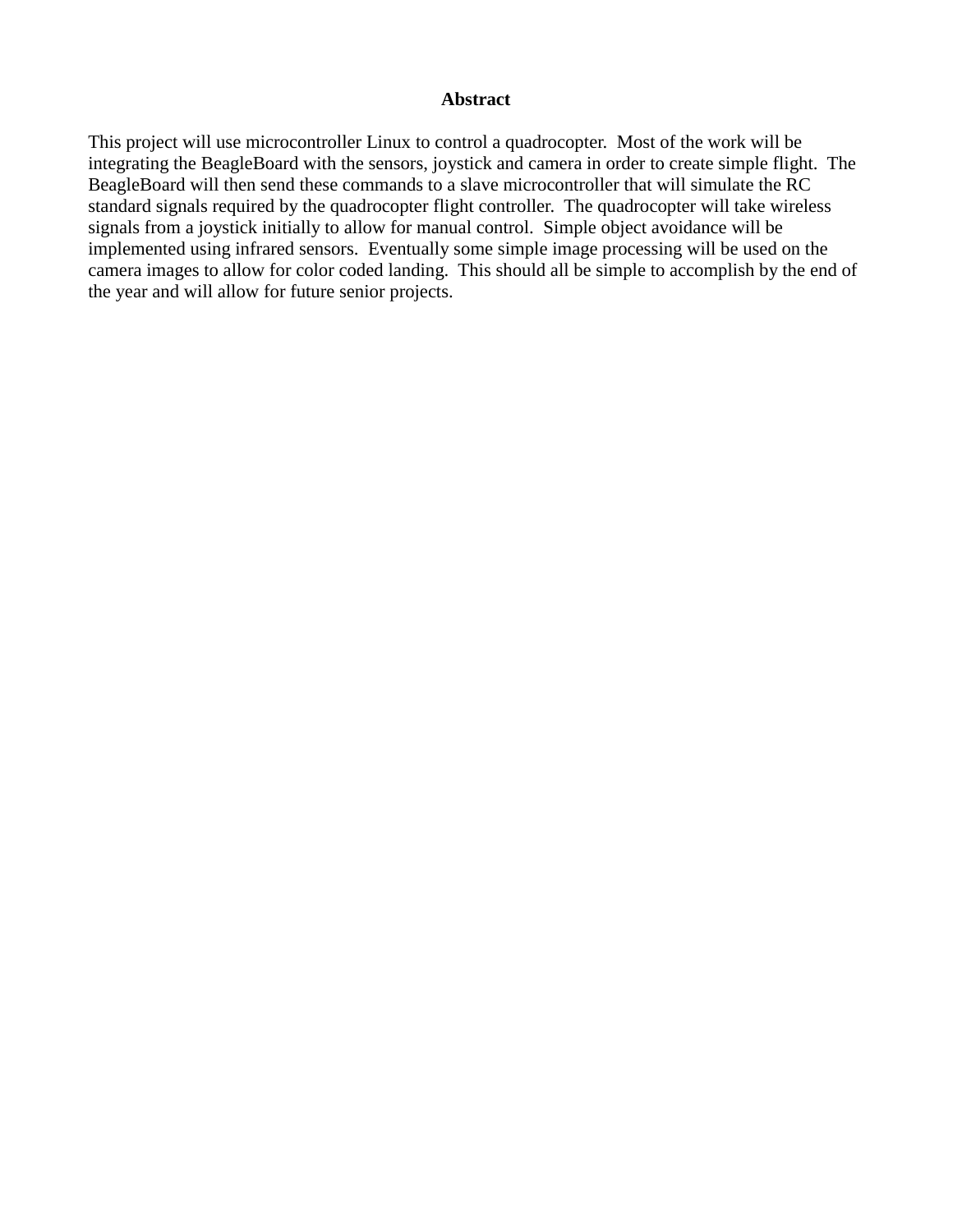#### **Project Summary**

Quadrocopters are ideal for small scale flying robots due to their ability to hover like a helicopter without the need to change the rotor blade pitch angle. This simplifies their design and control. Last year, Brad Bergerhouse, Nelson Gaske, and Austin Wenzel worked on an autonomous quadrocopter. They constructed the quadrocopter platform, installed a real time operating system on BeagleBoard, and started sensor implementation.

The primary goal for this year's project is to get the quadrocopter flying and responding to inputs from sensors using microcontroller Linux. The platform is already built but it needs controllers and sensors to function. A joystick will be connected to another Beagleboard or PC that will connect wirelessly to the onboard controller. This will allow a user to control the quadrocopter. Simple object avoidance will be programmed to prevent the quadrocopter from crashing into walls, as well as simple flight patterns to allow for semi-autonomous flight and navigation. Lastly, a camera will be integrated into the system to allow for better navigation.



#### **System Block Diagram**

Figure 1. Quadrocopter System Block Diagram

The project is to replace the remote control portion of the remote control quadrocopter platform with my semi-autonomous control system. The quadrocopter already has a built in flight controller with accelerometers to maintain stability without user input. Controlling this requires me to simulate the RC signals to the flight controller. This will be done by using the Atmega's timers to create 50 Hz pulse width modulation (PWM) signals with different duty cycles corresponding to different commands.

The Atmega controller will use the built in analog to digital converters to take the inputs from the sensors and send them to the BeagleBoard through a serial connection. The BeagleBoard will take these inputs and use them to influence the command coming either from a controller or based on pre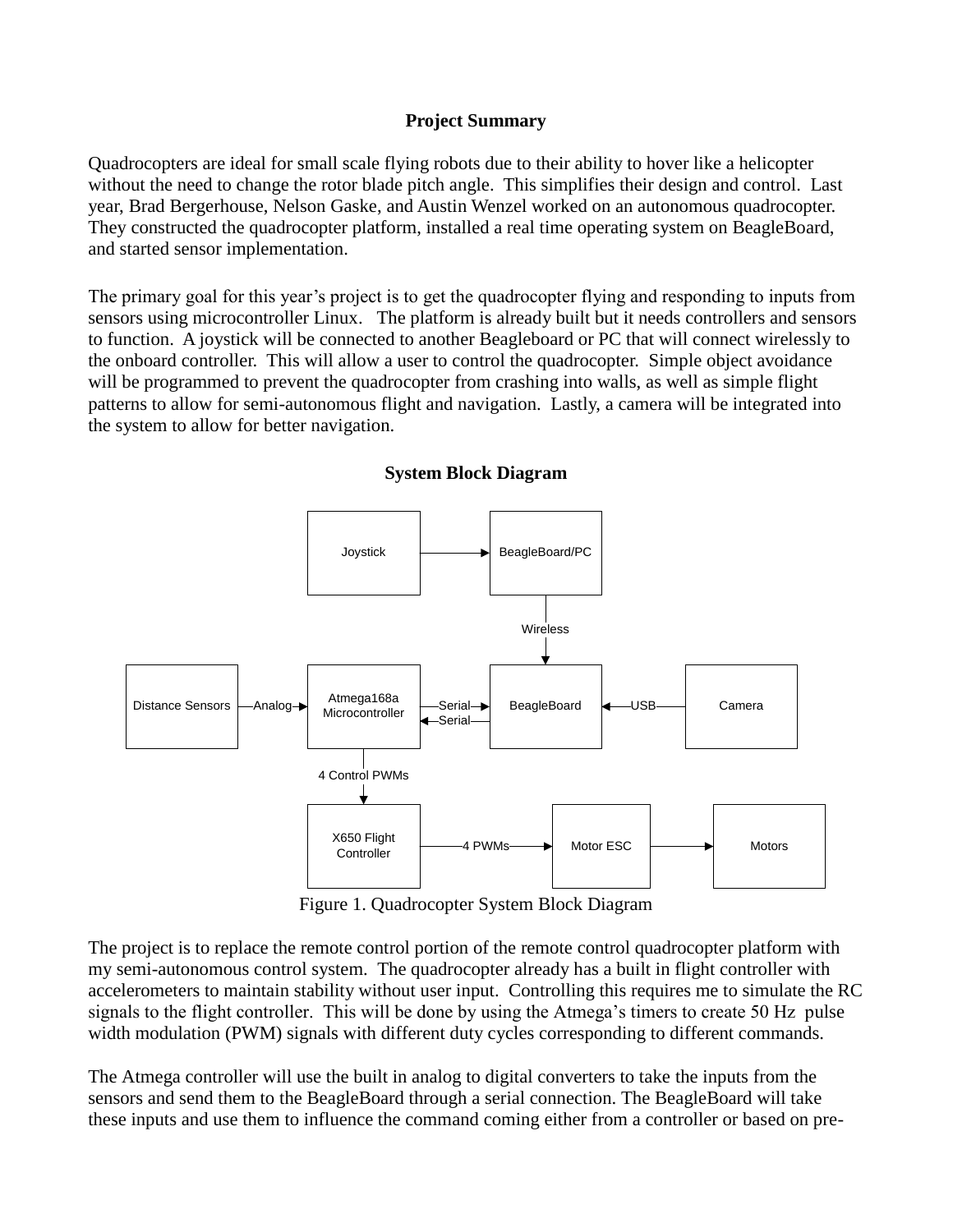programmed autonomous decisions. It will generate a signal for yaw, pitch, roll and elevation and it will send these signals to the Atmega controller that will generate the required PWMs and give them to the built-in flight controller. The flight controller will take the commands and generate the PWMs for the four motors.

## **Overall System Requirements**

- Quadrocopter can take off and land autonomously
- Quadrocopter will be able to fly for at least 10 minutes per charge
- Able to autonomously fly through corridors without crashing into walls
- Able to land on color coded pad using camera

#### **Sensors**

Distance sensors will be chosen and integrated into the system to provide object avoidance. These will generate an analog voltage that will be converted into a distance and implemented into the controls in BeagleBoard. The sensor array will be designed so that all sides are watched preventing any collisions.

The sensor array is as shown in Fig. 2 below, 6 sensors at 90 degree angles. This will allow simple object avoidance requiring minimal sensors and controls. This is the most simple arrangement that allows full coverage and give me the time to finish the whole project.

One of the main problems with sensors on a quadrocopter is how they handle the tilt during motion. Since the sensor will be pointed at a downward angle in the direction it is moving, a distance larger than the true horizontal distance will be recorded. This angle can be estimated using the control input but this will not be very accurate unless the angle can be measured in some way. This could be controlled by implementing an accelerometer and using that to find the angle but this is unnecessary if I have a large enough safety margin built in.



Fig. 2 Infrared Sensor Arrangement

Requirements:

- Sense distance to all objects within at least 1 meter with accuracy of 1 cm
- Distance sent to microprocessor from 6 sensors at least every millisecond

## **Controllers**

BeagleBoard will start by receiving commands wirelessly but eventually will have navigation for autonomous flight. It will use these commands as well as the sensor inputs to create commands to be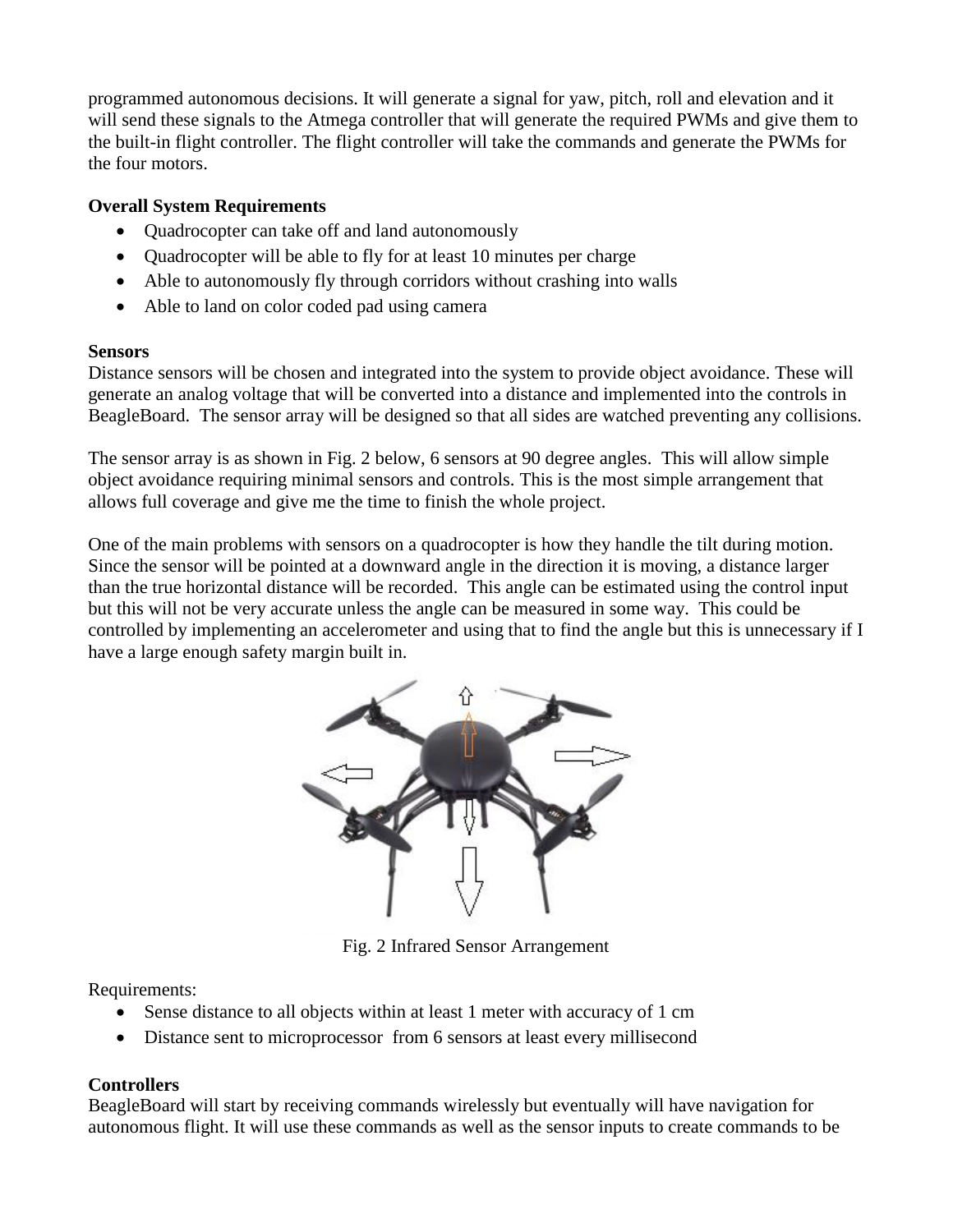sent to the PWM generating microcontroller. It will send these commands to the microcontroller via I2C. The microcontroller will generate the PWMs that are inputs to the flight controller. The flight controller comes with stability control and handles all the difficult controls associated with flying. It generates the PWMs that are sent directly to the motor ESCs which control the motors.

Microprocessor Requirements:

- Read the distance sensor voltage with accuracy equivalent to at least 1 cm accuracy of measured distance
- Send distance sensor data to BeagleBoard at least every 10 ms using serial port
- Create Pulse Width Modulation signal of 50 Hz that has at least 10 us resolution

BeagleBoard Requirements:

- Analyze distance sensor data to update command PWM settings every 20 ms
- Filter camera images to determine a certain color coded instruction
- Analyze images acquired from the camera to supply a command that updates PWM settings every 20 ms
- Capable of communicating using 802.11 WiFi infrastructure
- Lightweight underlying operating system of Linux family such as Angstrom or Microcontroller Linux

## **Camera**

The camera will be placed at the bottom of the quadrocopter and allowing it to help in navigation. Simple digital signal processing will be implemented in the BeagleBoard to create navigation such as simple color following.

Camera Requirements:

- At least 1 Megapixel for accurate identification
- At least 10 frames per second

## **Control Modes**

By the end of the project, I hope to implement 3 different control modes. There will be autonomous take-offs and landings. These will be activated wirelessly and should run until the quadrocopter is either hovering or completely powered down. Next, it will have wireless joystick control with object avoidance using the infrared sensors. Last, it will have a color coded landing sequence that will use the camera to hover over a certain color landing pad and land on it.

## **Testing Milestones**

In order to successfully test features, keep it safe, and to stay on schedule, multiple control milestones will be implemented. The first run that will be achieved is a path that takes off, hovers for a second and then sets gently back down. This will prove stability and that the system works as a whole. It will also prove the ability to maintain a height using just the sensor pointing down.

The next attempt will be to have it lift off, fly in a certain direction, and then set down. This will prove stability in flight and will allow to me tune the control inputs for movement. Next, I will hook up the joystick wirelessly and use that to control the flight. This will allow me to control the object avoidance using the sensors. Finally, I hope to implement the camera to identify a landing pad. This path will take off, fly until it sees the landing pad, and will set down on the pad. This will allow me to test my